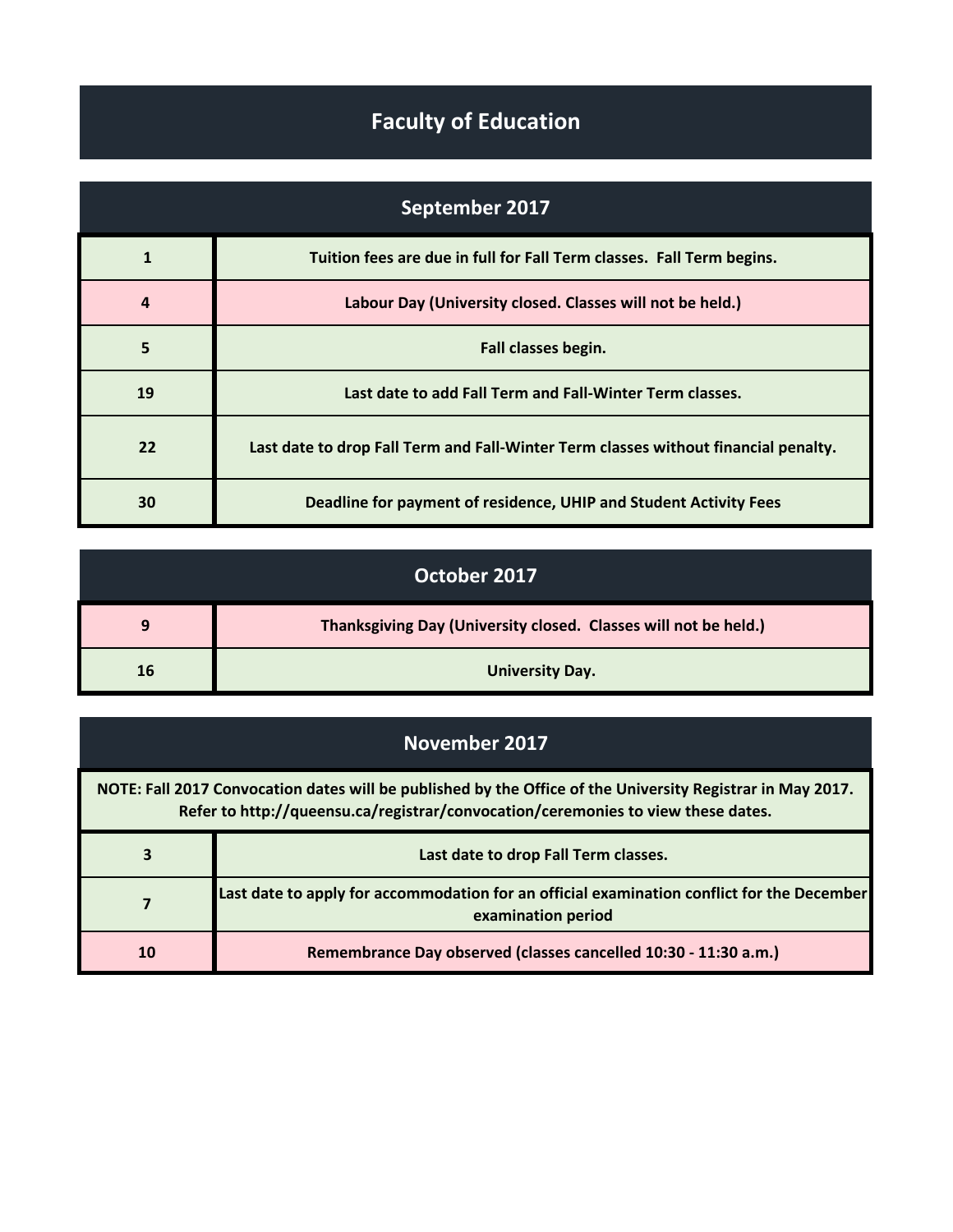| December 2017 |                                                                                                               |
|---------------|---------------------------------------------------------------------------------------------------------------|
| 1             | First date to apply in SOLUS to graduate in Spring 2018 (tentative).                                          |
| 6             | Commemoration Day (all academic activity with the exception of clinical and field work<br>will be cancelled). |
| 22            | Last day of Fall Term classes.                                                                                |
| 31            | <b>Fall Term ends.</b>                                                                                        |

| January 2018   |                                                                  |
|----------------|------------------------------------------------------------------|
| 1              | <b>Winter Term begins.</b>                                       |
| 1              | New Year's Day (University closed. Classes will not be held)     |
| $\overline{2}$ | <b>Winter Term Classes begin.</b>                                |
| 10             | Tuition fees are due in full for Winter Term.                    |
| 15             | Last date to add Winter Term classes.                            |
| 19             | Last date to drop Winter Term classes without financial penalty. |

| February 2018 |                                                          |
|---------------|----------------------------------------------------------|
| 19            | Family Day (University closed. Classes will not be held) |

| <b>March 2018</b> |                                                                               |
|-------------------|-------------------------------------------------------------------------------|
| $\overline{2}$    | Last date to drop Winter Term and multi-Term classes without academic penalty |
| $12 - 16$         | <b>March Break.</b>                                                           |
| 30                | Good Friday (University closed. Classes will not be held.)                    |

|    | <b>April 2018</b>                                                   |
|----|---------------------------------------------------------------------|
| 20 | Last date to apply in SOLUS to graduate in Spring 2018 (tentative). |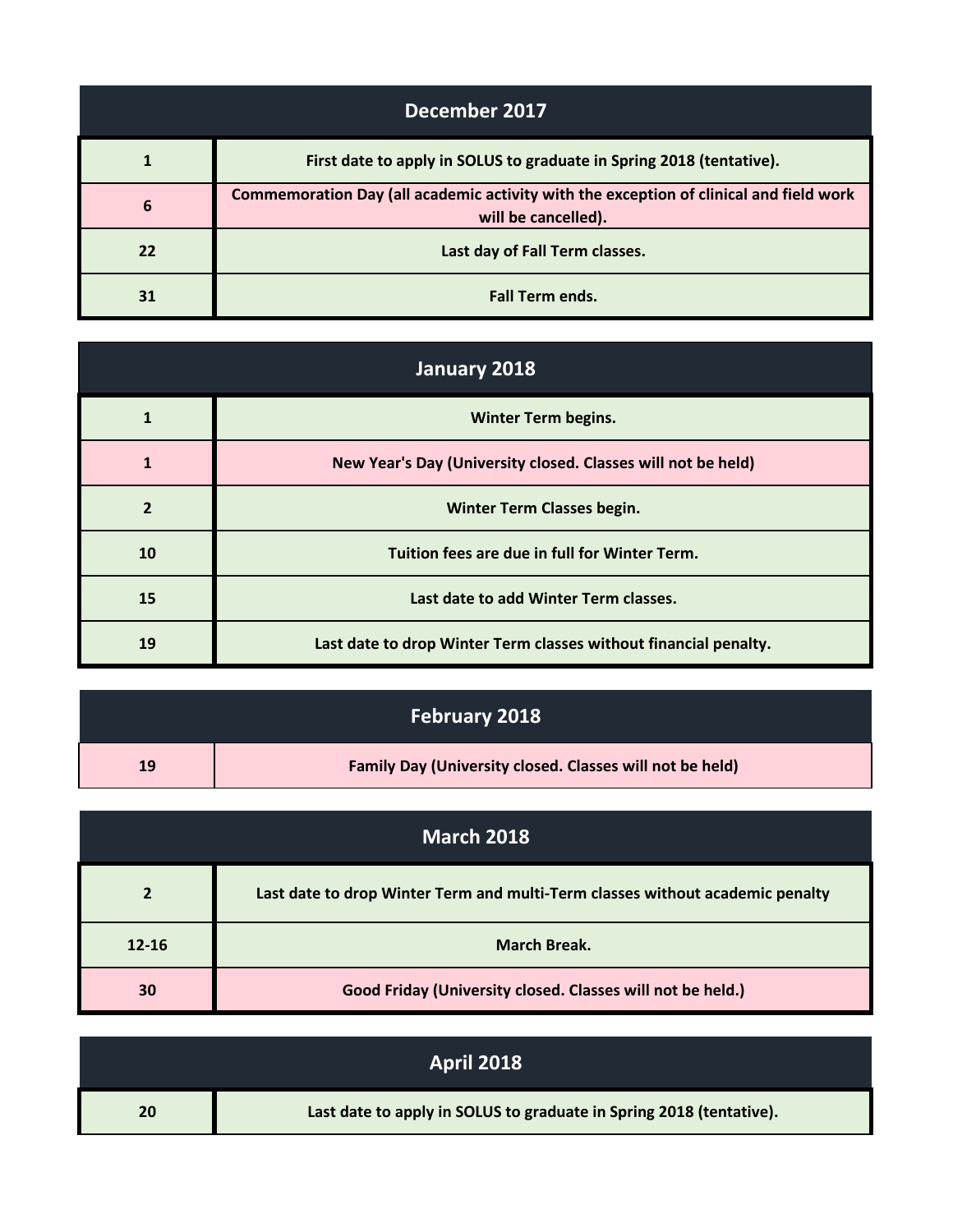| 27 | Winter Term classes end.                                  |
|----|-----------------------------------------------------------|
| 27 | <b>Winter Term ends.</b>                                  |
| 30 | Summer Term begins. Summer 2 (ED3 session) classes begin. |

| <b>May 2018</b> |                                                                  |
|-----------------|------------------------------------------------------------------|
|                 | Tuition fees are due in full for Summer Term.                    |
| $\overline{2}$  | Summer 1 classes (EDU session) begin.                            |
| 15              | Last date to add Summer Term classes.                            |
| 16              | Last date to drop Summer Term classes without financial penalty. |
| 21              | <b>Victoria Day (University closed)</b>                          |

## **June 2018**

| NOTE: Spring 2018 Convocation dates will be published by the Office of the University Registrar in November<br>2017. Refer to http://queensu.ca/registrar/convocation/ceremonies to view these dates. |                                        |
|-------------------------------------------------------------------------------------------------------------------------------------------------------------------------------------------------------|----------------------------------------|
| $21 - 29$                                                                                                                                                                                             | Summer 1 Term break.                   |
| $22 - 29$                                                                                                                                                                                             | Summer 2 Term break.                   |
| 27                                                                                                                                                                                                    | Last date to drop Summer Term courses. |

| <b>July 2018</b> |                                                              |
|------------------|--------------------------------------------------------------|
| 2                | <b>Canada Day observed.</b>                                  |
| <b>TBA</b>       | Dates to apply in SOLUS to graduate in Fall 2018 (tentative) |

| August 2018                        |
|------------------------------------|
| Summer 2 classes end (ED3 session) |